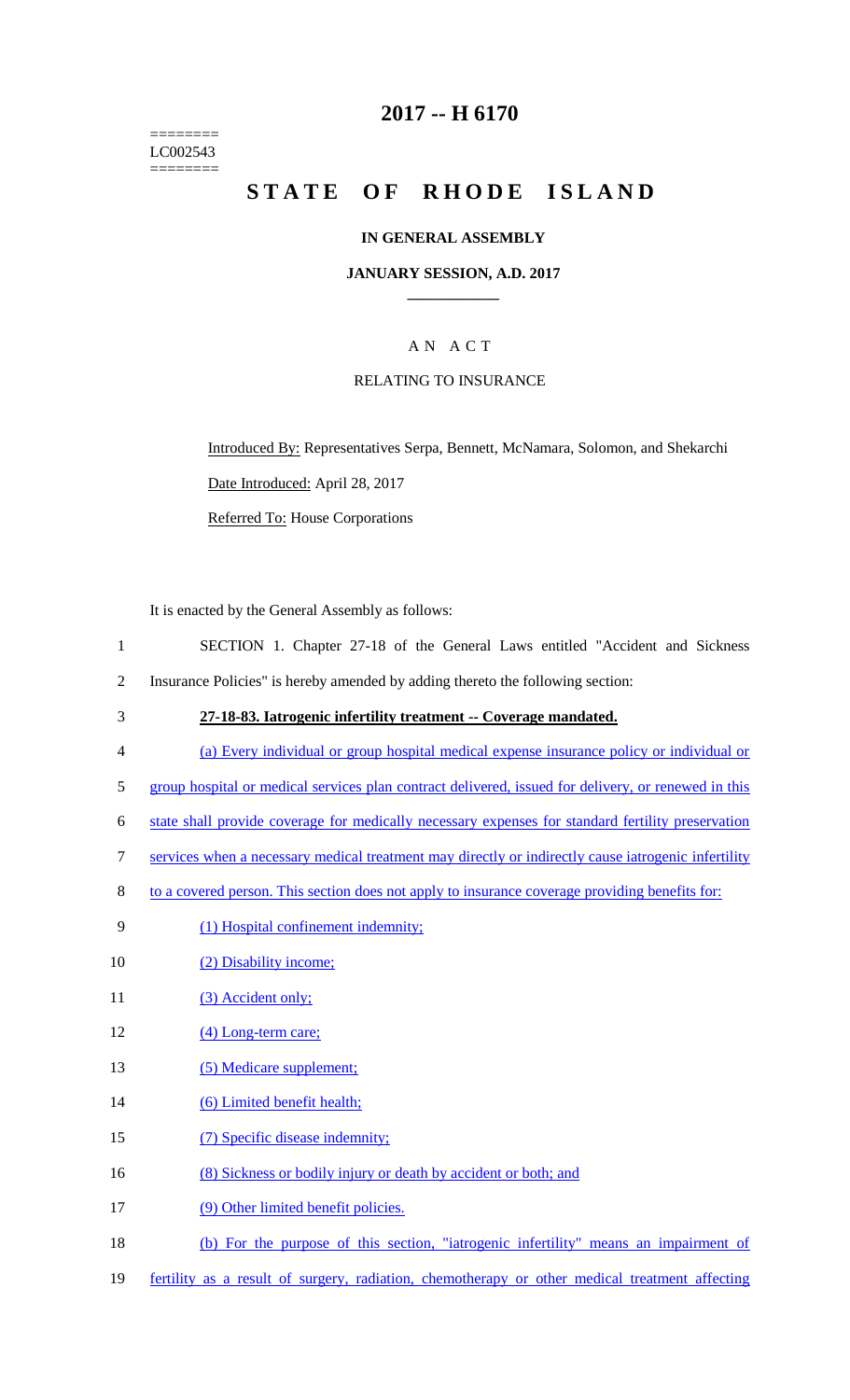1 reproductive organs or processes.

| $\mathbf{2}$     | (c) For the purpose of this section, "standard fertility preservation services" means             |
|------------------|---------------------------------------------------------------------------------------------------|
| 3                | procedures consistent with established medical practices and professional guidelines published by |
| $\overline{4}$   | the American Society for Reproductive Medicine, the American Society of Clinical Oncology, or     |
| 5                | other reputable professional medical organizations.                                               |
| 6                | (d) For the purpose of this section, "may directly or indirectly cause" means treatment           |
| $\boldsymbol{7}$ | with a likely side effect of infertility as established by the American Society for Reproductive  |
| $8\,$            | Medicine, the American Society of Clinical Oncology, or other reputable professional medical      |
| 9                | organizations.                                                                                    |
| 10               | SECTION 2. Chapter 27-19 of the General Laws entitled "Nonprofit Hospital Service                 |
| 11               | Corporations" is hereby amended by adding thereto the following section:                          |
| 12               | 27-19-74. Iatrogenic infertility treatment -- Coverage mandated.                                  |
| 13               | (a) Subscribers to any nonprofit hospital service plan shall be afforded coverage under           |
| 14               | the plan for medically necessary expenses for standard fertility preservation services when a     |
| 15               | necessary medical treatment may directly or indirectly cause iatrogenic infertility to a covered  |
| 16               | person.                                                                                           |
| 17               | (b) For the purpose of this section, "iatrogenic infertility" means an impairment of              |
| 18               | fertility as a result of surgery, radiation, chemotherapy or other medical treatment affecting    |
| 19               | reproductive organs or processes.                                                                 |
| 20               | (c) For the purpose of this section, "standard fertility preservation services" means             |
| 21               | procedures consistent with established medical practices and professional guidelines published by |
| 22               | the American Society for Reproductive Medicine, the American Society of Clinical Oncology, or     |
| 23               | other reputable professional medical organizations.                                               |
| 24               | (d) For the purpose of this section, "may directly or indirectly cause" means treatment           |
| 25               | with a likely side effect of infertility as established by the American Society for Reproductive  |
| 26               | Medicine, the American Society of Clinical Oncology, or other reputable professional medical      |
| 27               | organizations.                                                                                    |
| 28               | SECTION 3. Chapter 27-20 of the General Laws entitled "Nonprofit Medical Service                  |
| 29               | Corporations" is hereby amended by adding thereto the following section:                          |
| 30               | 27-20-70. Iatrogenic infertility treatment -- Coverage mandated.                                  |
| 31               | (a) Subscribers to any nonprofit medical service plan shall be afforded coverage under            |
| 32               | the plan for medically necessary expenses for standard fertility preservation services when a     |
| 33               | necessary medical treatment may directly or indirectly cause iatrogenic infertility to a covered  |
| 34               | person.                                                                                           |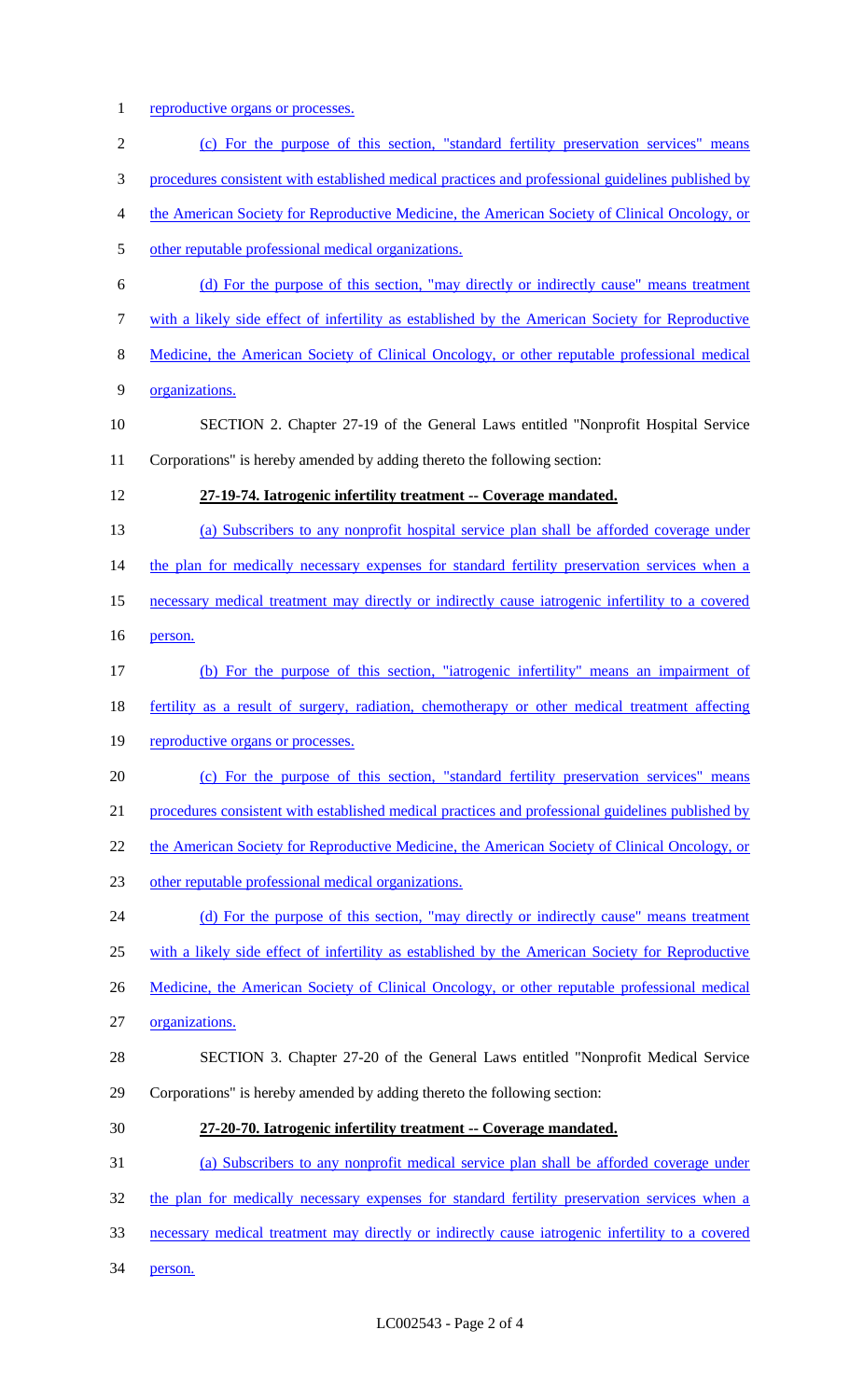(b) For the purpose of this section, "iatrogenic infertility" means an impairment of fertility as a result of surgery, radiation, chemotherapy or other medical treatment affecting reproductive organs or processes. (c) For the purpose of this section, "standard fertility preservation services" means 5 procedures consistent with established medical practices and professional guidelines published by the American Society for Reproductive Medicine, the American Society of Clinical Oncology, or other reputable professional medical organizations. (d) For the purpose of this section, "may directly or indirectly cause" means treatment with a likely side effect of infertility as established by the American Society for Reproductive Medicine, the American Society of Clinical Oncology, or other reputable professional medical 11 organizations. SECTION 4. Chapter 27-41 of the General Laws entitled "Health Maintenance Organizations" is hereby amended by adding thereto the following section: **27-41-87. Iatrogenic infertility treatment -- Coverage mandated.**  (a) Subscribers to any health maintenance organization plan shall be afforded coverage 16 under the plan for medically necessary expenses for standard fertility preservation services when 17 a necessary medical treatment may directly or indirectly cause iatrogenic infertility to a covered person. (b) For the purpose of this section, "iatrogenic infertility" means an impairment of fertility as a result of surgery, radiation, chemotherapy or other medical treatment affecting 21 reproductive organs or processes. (c) For the purpose of this section, "standard fertility preservation services" means procedures consistent with established medical practices and professional guidelines published by 24 the American Society for Reproductive Medicine, the American Society of Clinical Oncology, or other reputable professional medical organizations. 26 (d) For the purpose of this section, "may directly or indirectly cause" means treatment with a likely side effect of infertility as established by the American Society for Reproductive 28 Medicine, the American Society of Clinical Oncology, or other reputable professional medical organizations.

SECTION 5. This act shall take effect upon passage.

======== LC002543 ========